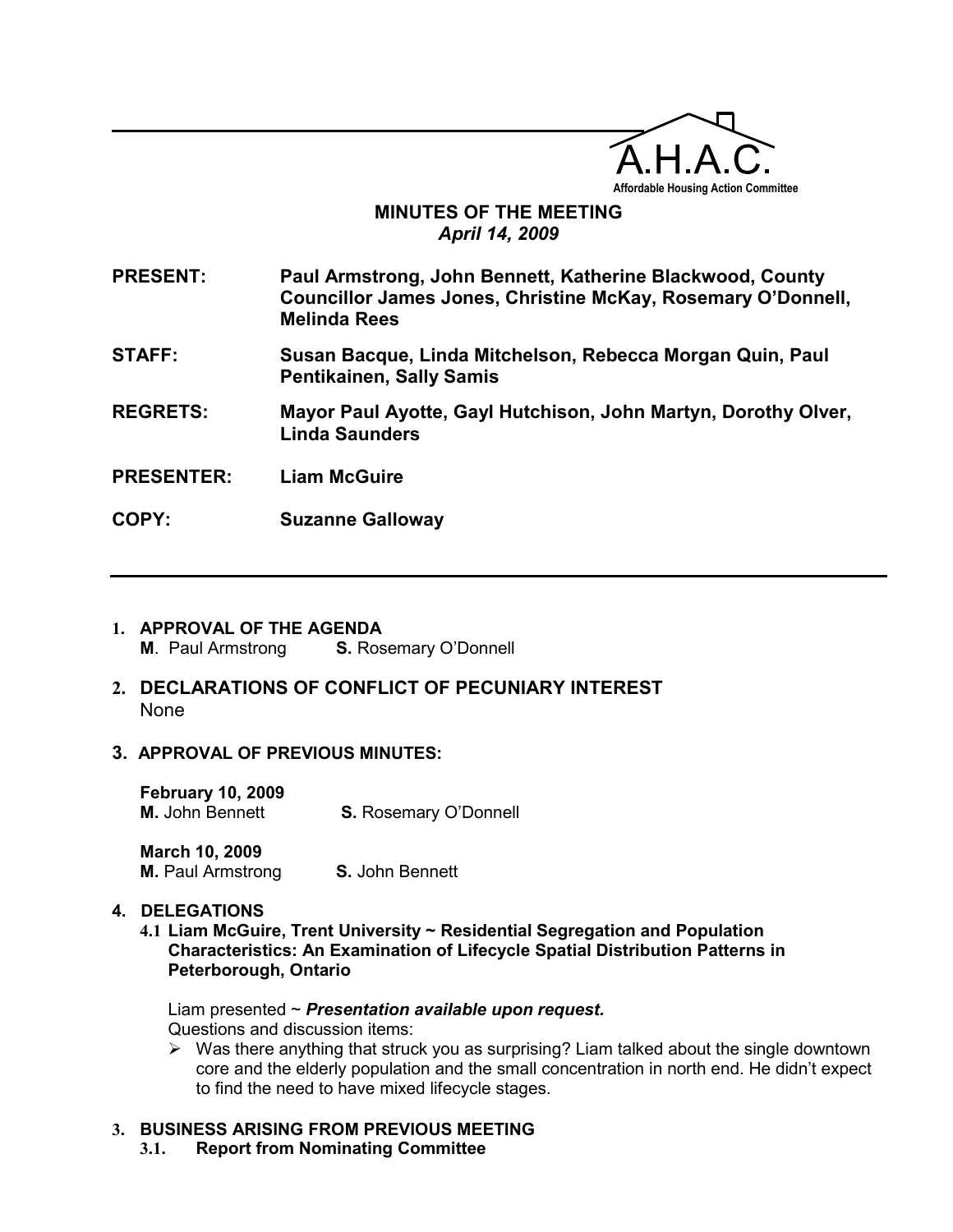John Martyn suggested, through email, that a meeting be set up to finalize the selection of a permanent Chair.

## 4. REPORTS FROM COMMITTEES / WORKING GROUPS

4.1. C.E.W.G Committee

Making progress on 2009 HIF

4.2. Housing Is Fundamental  $\sim$  update from students

CEWG meet on April 22, and will hear from the students at that time.

## 4.3. Housing Workers Network

Rosemary reported that in principle and still needing final approval ~ Linda Mitchelson, Social Services, has offered Admin support to the HWN. Social Services feel that it is useful partnership.

# 4.4. AHAC Services Sub Committee ~ Melinda Rees

Melinda reported that two working groups have been formed to address:

- 1. Creation of Eviction Protocol
	- $\triangleright$  Kathy Blackwood as lead of this initiation with Kelly Scott and Leanne Cross
	- Looking to PHC or SM to add a member and a Property Manager.

Susan stated that an Eviction Protocol was created in 2002. Legislation has changed and will wait for the working group to do the study before going forward with communication to social housing providers.

- 2. Property standards and enforcement
	- Rosemary O'Donnell as lead with Melinda Rees and Leanne Cross
	- $\triangleright$  Invitation to Syd Green to join
	- $\triangleright$  Also like to recruit a staff member from City of Peterborough

City staff has spoken to the property standards staff and have discussed developing a guide to be provided to renters.

Melinda also reported that the Low Income Energy Network (LIEN) has acknowledged the work done by AHAC as beginning the push toward a comprehensive program.

## 5. NEW BUSINESS

# 5.1. AHAC Planning  $\sim$  membership, work-planning

**Deferred** 

- 5.2. April 23 ~ Housing Strategies for small towns and rural communities Reminder of upcoming Forum in Lindsay, flyer handed out.
- 5.3. Report going to Council ~ 10 AHP Projects Proposed, Susan/Rebecca Highlights of the Report:
	- $\geq$  10 projects proposed creating 100 additional AHP units
	- $\triangleright$  Provincial and Federal stimulus for shovel ready and funding to continue for AHP for two years
	- $\triangleright$  Should hear from MMAH sometime in May with funding amounts
	- $\geq$  20 projects in total submitted to the Service Manager proposing 400 additional AHP units.
	- $\triangleright$  City and County accomplishments shows 14 projects creating 416 AHP units completed or near completion
	- $\triangleright$  Proponents will be asked to submit a complete proposal
	- $\triangleright$  Kathy Blackwood commented that AHP housing does not target the highest needs households.
	- $\triangleright$  Will be asking the proponents to set aside 20% of units for rent supplement.